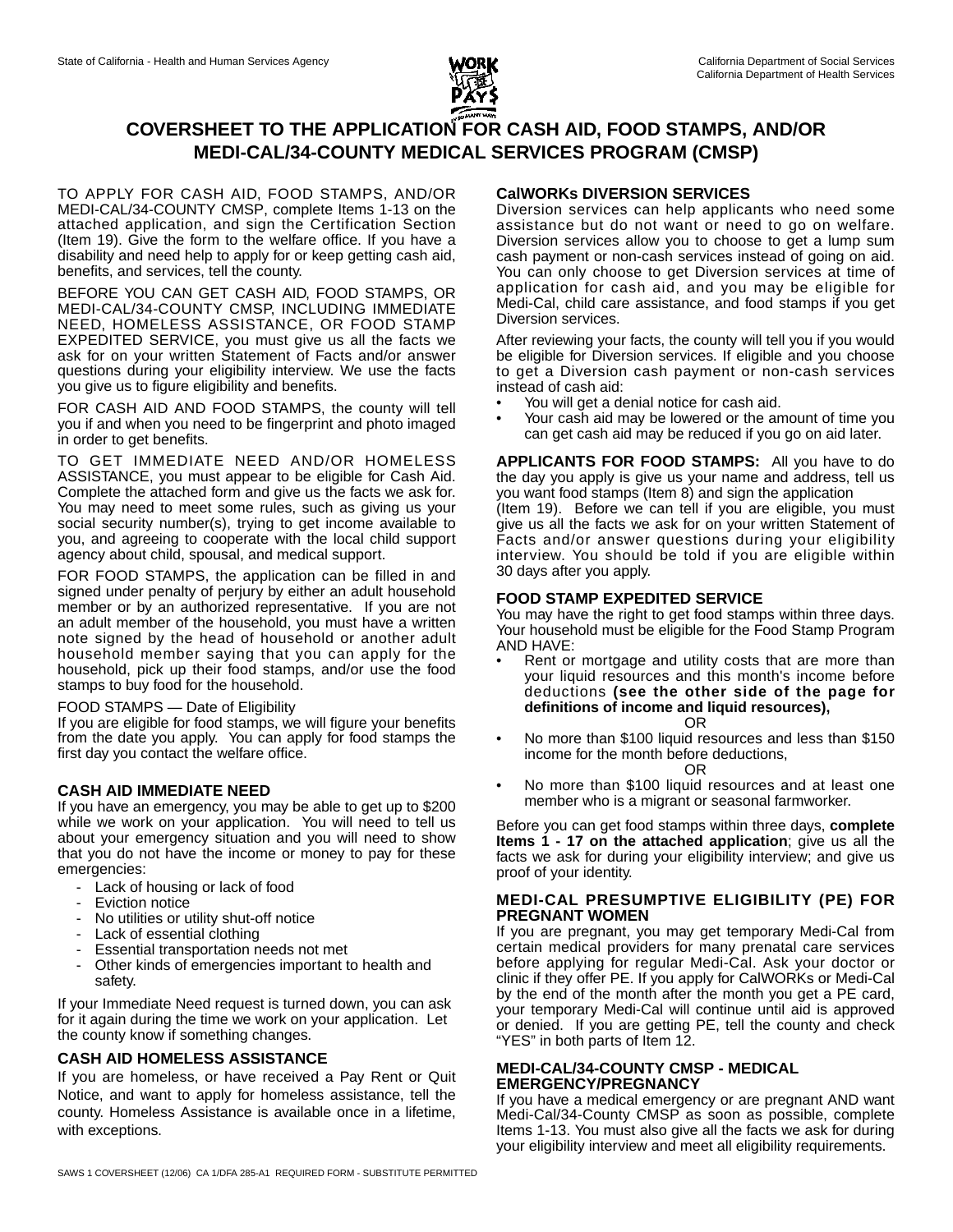#### **WHAT WE MEAN WHEN WE SAY:**

- **CalWORKs:** California Work Opportunity and Responsibility to Kids Program.
- **Cash Aid:** Aid from CalWORKs and/or Refugee Cash Assistance (RCA) programs.
- **Diversion Services:** A lump sum cash payment or noncash services instead of going on cash aid.
- **Food Stamps:** Benefits for low income households to help buy food.
- **Food Stamp Expedited Service:** Getting food stamps within 3 days.
- **Medi-Cal:** Medically necessary benefits for eligible persons.
- **Medi-Cal Presumptive Eligibility (PE):** Temporary Medi-Cal coverage from certain doctors or clinics for many out-patient prenatal care services.
- **34-County CMSP:** Medically necessary benefits for eligible adults who are not on Medi-Cal and who live in some rural counties.
- **Restricted Medi-Cal: Medical Care for emergency and** pregnancy only.
- **Restricted 34-County CMSP:** Emergency care only.
- **Authorized Representative:** A person picked by an applicant or recipient for food stamps and/or Medi-Cal, who can take care of some of their business.
- **Head of Household:** A responsible member of the food stamp household.
- **Income:** Money received or expected, such as:
	- Earnings, welfare, child/spousal support, Supplemental Security Income/State Supplementary Program (SSI/SSP), or Cash Assistance Program for Immigrants (CAPI);
	- Unemployment Insurance Benefits (UIB), State Disability Insurance (SDI), Veterans Benefits (VA), or other disability payments;
	- Strike funds; payments from roomers and boarders; school grants and loans;
	- Cash gifts, cash winnings, any other cash payments.
- **Liquid Resources:** Money other than income, such as: - Cash on hand, uncashed checks; money in checking accounts, savings accounts; or saving certificates;
	- Trust deeds, notes receivable, stocks or bonds, etc.
- **Utilities:** Gas, electricity, heating fuel, telephone (basic rate), utility installation, garbage and trash pickup, water, sewage, etc.
- You, Anyone, Everyone: Any and all persons who live in your home.

## **OTHER THINGS YOU SHOULD KNOW:**

- You can apply for cash aid, food stamps and Medi-Cal at the same time and have one interview for all.
- You have the right to fill out this form yourself or, if you ask, have someone help you.
- **OVERPAYMENTS/OVERISSUANCES:** means you got more cash aid or benefits than you should have gotten. You will have to pay it back even if the county made an error. Your cash aid or food stamps will be lowered or stopped. Your Medi-Cal/34-County CMSP share of cost may be changed.
- **FRAUD AND PERJURY:** Fraud and perjury are crimes. The law says you must sign a penalty of perjury statement on most forms to get and to keep getting cash aid, food stamps, and Medi-Cal/34-County CMSP. Perjury means that you lied when you swore under oath to give true, correct, and complete facts. If you lie about facts or **on purpose** do not give us all the facts or situations that affect your eligibility and aid payment levels, you can be charged with fraud.
- **If you are found guilty of committing fraud, you may be fined up to \$10,000 for cash aid and \$250,000 for food stamps and/or sent to jail/prison for 3 years for cash aid and 20 years for food stamps. Cash aid and/or food stamps can be stopped for 6 months, 12 months, 2 years, 4 years, 5 years, 10 years, 20 years or forever; and for Refugee Cash Assistance, 3 months and 6 months.**
- **SOCIAL SECURITY NUMBER (SSN) RULES:** We computer match SSNs against records from tax, welfare, employment, the Social Security Administration, and other agencies to be sure you are reporting all your income and resources. We may check out differences with employers, banks, and/or others. We also match SSNs to be sure that you are not getting aid in more than one case, or in another county or state; and for cash aid and food stamps, with law enforcement agencies for outstanding arrest warrants.

**Cash aid and food stamps:** You must give us the SSN for each applicant/recipient for cash aid and/or food stamps. If you refuse to give us either the SSN or proof of application for the SSN, you will not be able to get cash aid or food stamps. For cash aid, you must give us your SSN(s) or proof of application for the SSN within 30 days of application and give the SSN to the county when you get it.

**Medi-Cal/34-County CMSP:** Each applicant for Medi-Cal/34-County CMSP who has a SSN is asked to give it to the county. Any U.S. citizen, U.S. national, amnesty alien with a valid and current I-688, noncitizen with lawful permanent residence in the U.S. (LPR), or noncitizen permanently residing in the U.S. under color of law (PRUCOL) who refuses to give an SSN or proof of application for an SSN, will not be able to get Medi-Cal/34-County CMSP and who is not an amnesty alien with a valid and current I-688 or an LPR or PRUCOL, can still get restricted Medi-Cal/34-County CMSP if he/she meets all eligibility rules, including California residency.

#### **COMPLAINTS**

If you think you have been discriminated against, contact your county's civil rights representative or write to: State Civil Rights Bureau P.O. Box 944243 Sacramento, CA 94244-2430 or call collect (916) 654-2107 or for the hearing or speech impaired TDD 1 - (916) 654-2098

For other kinds of complaints, contact your county first. If you and the county cannot agree, write or call to: Public Inquiry and Response (PIAR) 744 P Street, M.S. 6-23 Sacramento, CA 95814 Phone 1 - (800) 952-5253 or for the hearing or speech impaired TDD 1 - (800) 952-8349

## **STATE HEARINGS**

You must ask for the hearing within 90 days of the county's action and you must tell why you want a hearing. You can ask for a State Hearing by writing to your local county appeals office or by calling one of the phone numbers listed for PIAR above, if you:

- Do not agree with any action taken by the county, or
- Are asking for a state hearing for cash aid, food stamps, Medi-Cal.

To appeal all 34-County CMSP eligibility issues, you can **only write** to your county.